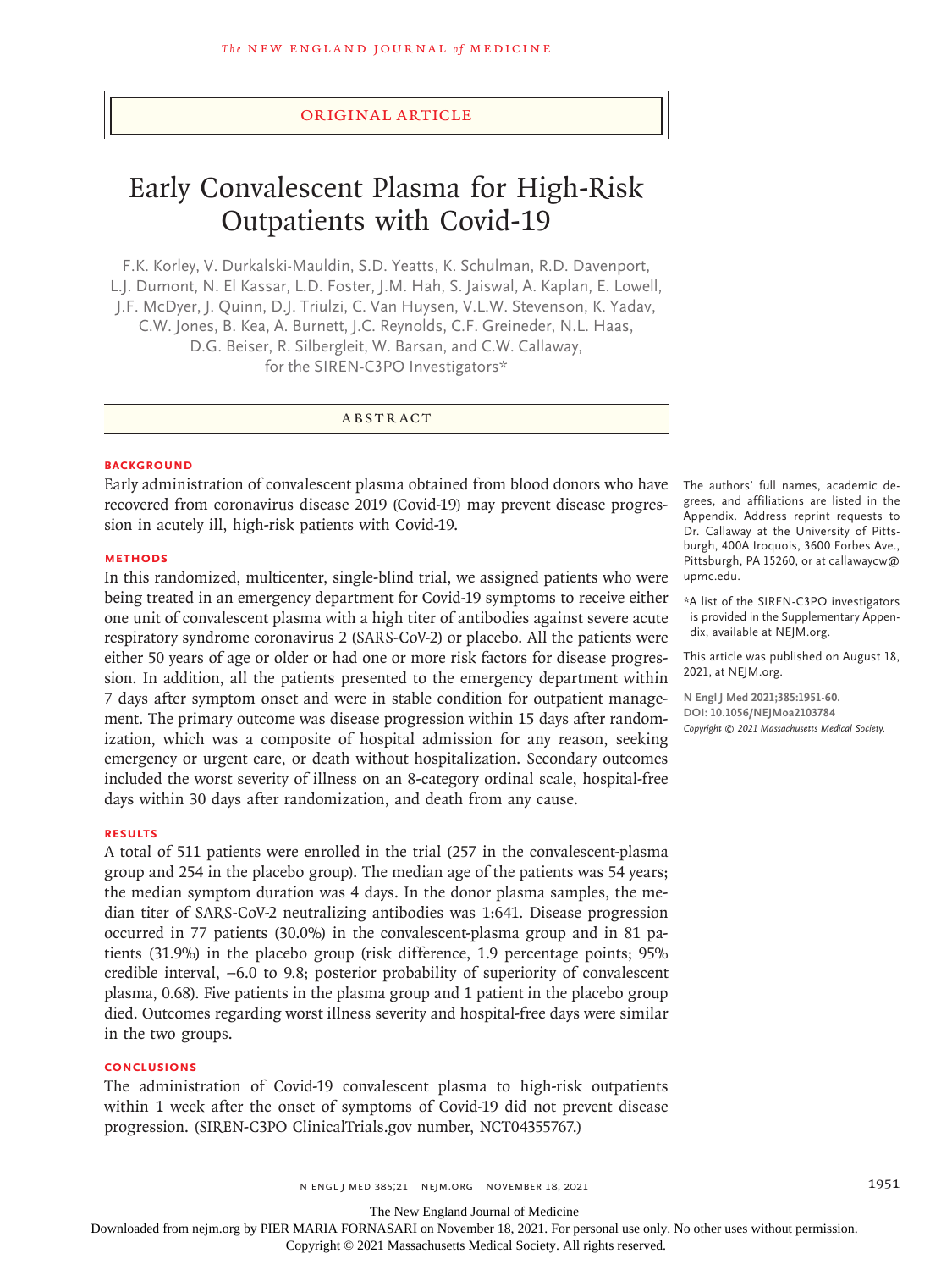IN ELDERLY PATIENTS AND IN THOSE WITH<br>certain coexisting medical conditions, there<br>is an increased risk that coronavirus disease<br>2019 (Covid-19) will cause respiratory or sysn elderly patients and in those with certain coexisting medical conditions, there is an increased risk that coronavirus disease temic illness that becomes very severe or fatal.<sup>1</sup> Several vaccines reduce the likelihood of infection with severe acute respiratory syndrome coronavirus 2 (SARS-CoV-2), but few treatments have shown efficacy.

*A Quick Take is available at NEJM.org*

> Passive immunization by the infusion of convalescent plasma obtained from patients who have recently recovered from Covid-19 and have antibodies to SARS-CoV-2 is one potential strategy to reduce the severity of illness.<sup>2</sup> Plasma from recovered patients has also been the most readily available source of antibodies early in epidemics or in emerging infections. Although this strategy has been used for more than a century, few randomized, controlled trials have evaluated whether Covid-19 convalescent plasma improves clinical outcomes.

> Administration of convalescent plasma to hospitalized patients with Covid-19 late in the course of illness has not increased clinical recovery,<sup>3,4</sup> but such use in older adults in outpatient settings within 72 hours after symptom onset has been shown to reduce disease progression.<sup>5</sup> Thus, members of the Strategies to Innovate Emergency Care Clinical Trials Network (SIREN) performed the Covid-19 Convalescent Plasma in Outpatients (C3PO) trial involving patients at high risk for severe Covid-19 who presented to the emergency department within 7 days after symptom onset to determine whether the infusion of convalescent plasma containing high titers of neutralizing antibodies would prevent progression to severe Covid-19.

# Methods

#### **Trial Design and Oversight**

The C3PO clinical trial was a phase 3, multicenter, randomized, placebo-controlled trial that was designed and performed by the SIREN members. The trial was supported (including funding and material support in the form of plasma and testing supplies) by the National Heart, Lung, and Blood Institute and the National Institute of Neurological Disorders and Stroke of the National Institutes of Health and by the Biomedical Advanced Research and Development Authority and the Operation Warp Speed interagency program. A complete list of enrolling sites and investigators

is provided in the Supplementary Appendix, available with the full text of this article at NEJM.org. The trial protocol containing the statistical analysis plan is also available at NEJM.org.

The Food and Drug Administration (FDA) approved an Investigational New Drug application for the trial. A central institutional review board (Advarra) reviewed and approved the trial protocol for all participating sites. An independent medical safety monitor reviewed and adjudicated all serious adverse events, and the National Heart, Lung, and Blood Institute appointed the independent data and safety monitoring board.

The authors were responsible for the trial design, data collection, analysis, and writing of the manuscript. All the authors vouch for the completeness and accuracy of the data and the analyses and for the fidelity of the trial to the protocol.

#### **Patients**

At 48 hospital emergency departments in 21 states, we enrolled patients with SARS-CoV-2 infection as confirmed by nucleic acid assay, with an onset of symptoms within 7 days before enrollment. All the trial patients were either 50 years of age or older or had one or more risk factors for disease progression, as detailed in the Supplementary Appendix. Before enrolling a patient, the clinical team determined that the patient's condition was stable for outpatient treatment without new supplemental oxygen; the trial team confirmed that ABO-compatible Covid-19 convalescent plasma was available. We excluded patients who were younger than 18 years of age, prisoners or wards of the state, patients who were deemed to have an inability to complete followup assessments, those who had a history of adverse reactions from blood-product transfusion, those who had received any blood product within the past 120 days, those who were not eligible to receive up to 250 ml of fluid, and those who had received another investigational treatment for Covid-19, including anti–SARS-CoV-2 monoclonal antibodies or vaccination. All the trial patients provided written informed consent.

#### **Trial Randomization and Intervention**

Patients were randomized in a 1:1 ratio to receive an infusion of either one unit of ABO-compatible Covid-19 convalescent plasma or 250 ml of normal saline (placebo) that was colored with a parenteral multivitamin concentrate to resemble plasma. Both convalescent plasma and placebo were

The New England Journal of Medicine

Downloaded from nejm.org by PIER MARIA FORNASARI on November 18, 2021. For personal use only. No other uses without permission.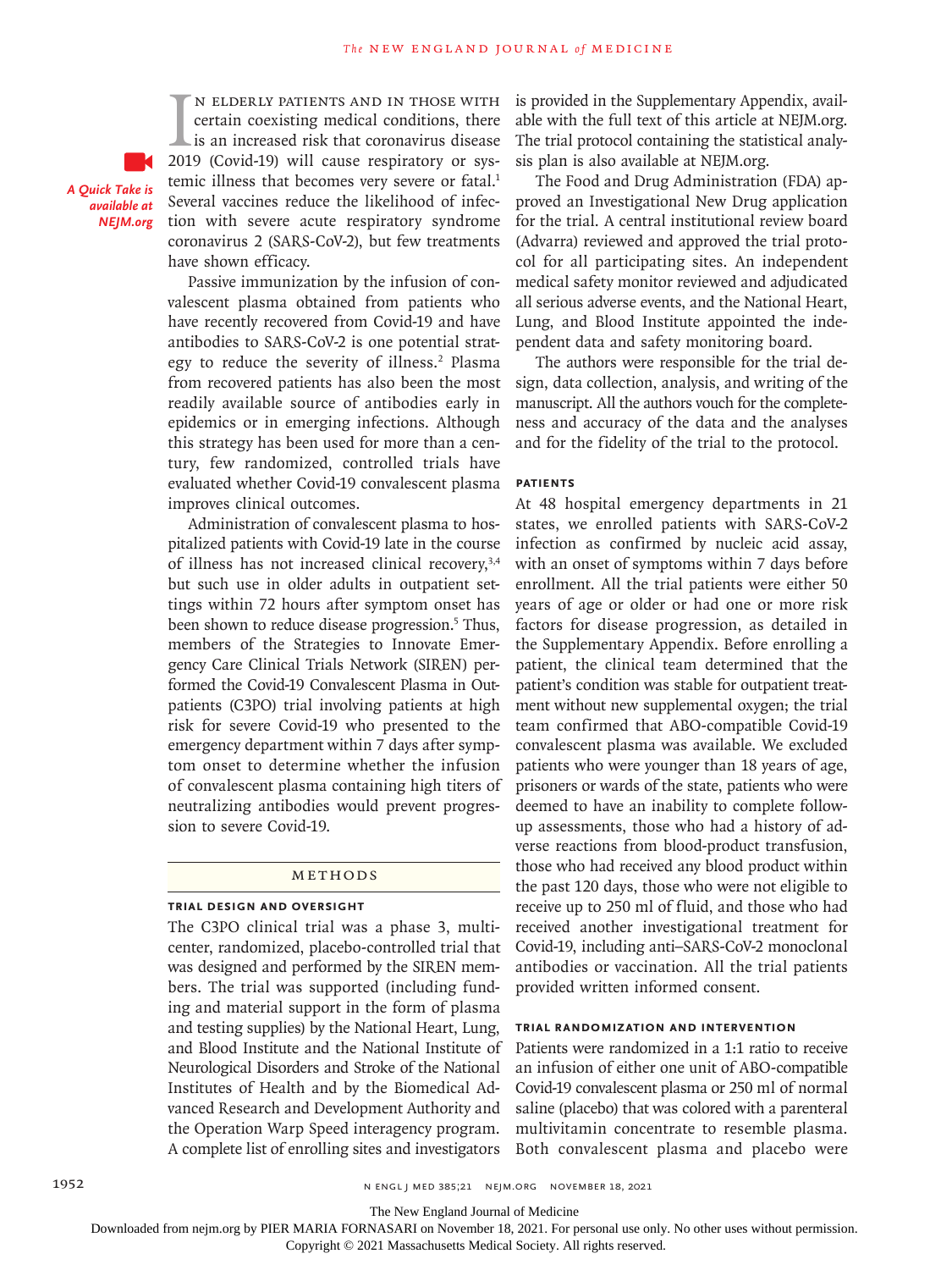covered with light-resistant bags to preserve the blinded group assignment. Intravenous infusions were given over a period of at least 30 minutes, and patients were observed for at least 60 minutes to monitor for adverse reactions.

Convalescent plasma was collected from donors at least 14 days after clinical recovery from Covid-19, according to FDA guidance for donor eligibility.<sup>6</sup> Convalescent plasma units were qualified for use on the basis of SARS-CoV-2 neutralizing antibody titers. Initially, we used the SARS-CoV-2 pseudovirus reporter viral particle neutralization (RVPN) assay of the Vitalant Research Institute to assess antibody titers, with the threshold for use being a 50% neutralization titer  $(NT<sub>so</sub>)$  of 1:160 or more. In August 2020, the FDA Emergency Use Authorization 26382 defined high-titer convalescent plasma on the basis of the live-virus, five-dilution plaque reduction neutralization test (PRNT) as a 50% inhibitory dilution  $(ID_{50})$  of 1:250 or more, as described by the Broad Institute. Thus, convalescent plasma samples that had previously been issued on the basis of the RVPN titer were reassayed with the Broad PRNT; we subsequently issued qualifying convalescent plasma that also had an  $ID_{50}$  of 1:250 or more. Both neutralization assays have been described previously.<sup>6</sup>

#### **Outcomes**

The primary outcome was disease progression within 15 days after randomization, which was a composite of hospital admission for any reason, seeking emergency or urgent care, or death without hospitalization. Prespecified secondary outcomes were the worst rating on an 8-category ordinal scale of illness severity within 30 days after randomization, the time until a worsening of symptoms on the 5-category Covid-19 Outpatient Ordinal Outcome Scale within 15 days after randomization, the number of hospital-free days within 30 days after randomization, and death from any cause within 30 days. Adverse events were evaluated throughout the follow-up period. In order to reduce variability in reporting of respiratory adverse events, specific definitions were adopted early in the trial, as described in the Supplementary Appendix.

#### **Procedures**

Patients were asked to complete a symptom inventory every other day for 14 days after randomization by means of either email or telephone.

Patients were also evaluated in person or by telephone and by chart review on days 15 and 30 to identify subsequent medical care and adverse events and to repeat a symptom inventory. The 8-category ordinal scale of illness severity, which was modified from the Covid-19 Ordinal Scale for Clinical Improvement of the World Health Organization,<sup>7</sup> and the 5-category Covid-19 Outpatient Ordinal Outcome Scale were derived from symptom inventories and subsequent medical care. The 8-category illness severity scale ranges from 1 (indicating that the patient is not hospitalized and has no limitation in activity) to 8 (indicating death). The 5-category outpatient scale ranges from 1 (indicating hospital admission) to 5 (indicating usual state of health). (Details regarding these instruments are provided in the Supplementary Appendix.) To assess the adequacy of blinding of trial-group assignments, patients reported their best guess of treatment assignment on day 15, along with a confidence level for their guess from 1 (not at all confident) to 5 (extremely confident).

#### **Statistical Analysis**

At the time the trial was initiated, we estimated that the primary outcome would occur in 20% of the patients in the placebo group. The trial required a sample size of 600 patients to detect an absolute between-group difference of 10 percentage points (the minimum difference that we considered to be clinically important) with a power of 85%. The trial plan included a prespecified blinded review of the sample size that was based on the observed percentage of patients who had disease progression before the first interim analysis. The reestimated maximum sample size was 900 patients.

The primary analysis was performed in the intention-to-treat population, which included all the patients who had undergone randomization, and was specified in a Bayesian framework. The prior probability of outcome for each treatment group was assumed to follow a noninformative beta distribution, which yielded a beta distribution for the posterior probability when a binomial likelihood was assumed for the outcome. After drawing 10,000 samples from each posterior distribution, we calculated the posterior probability of the superiority of convalescent plasma as the percentage of the 10,000 samples for which the value for the placebo group exceeded the value for the convalescent-plasma group. Efficacy

The New England Journal of Medicine

Downloaded from nejm.org by PIER MARIA FORNASARI on November 18, 2021. For personal use only. No other uses without permission.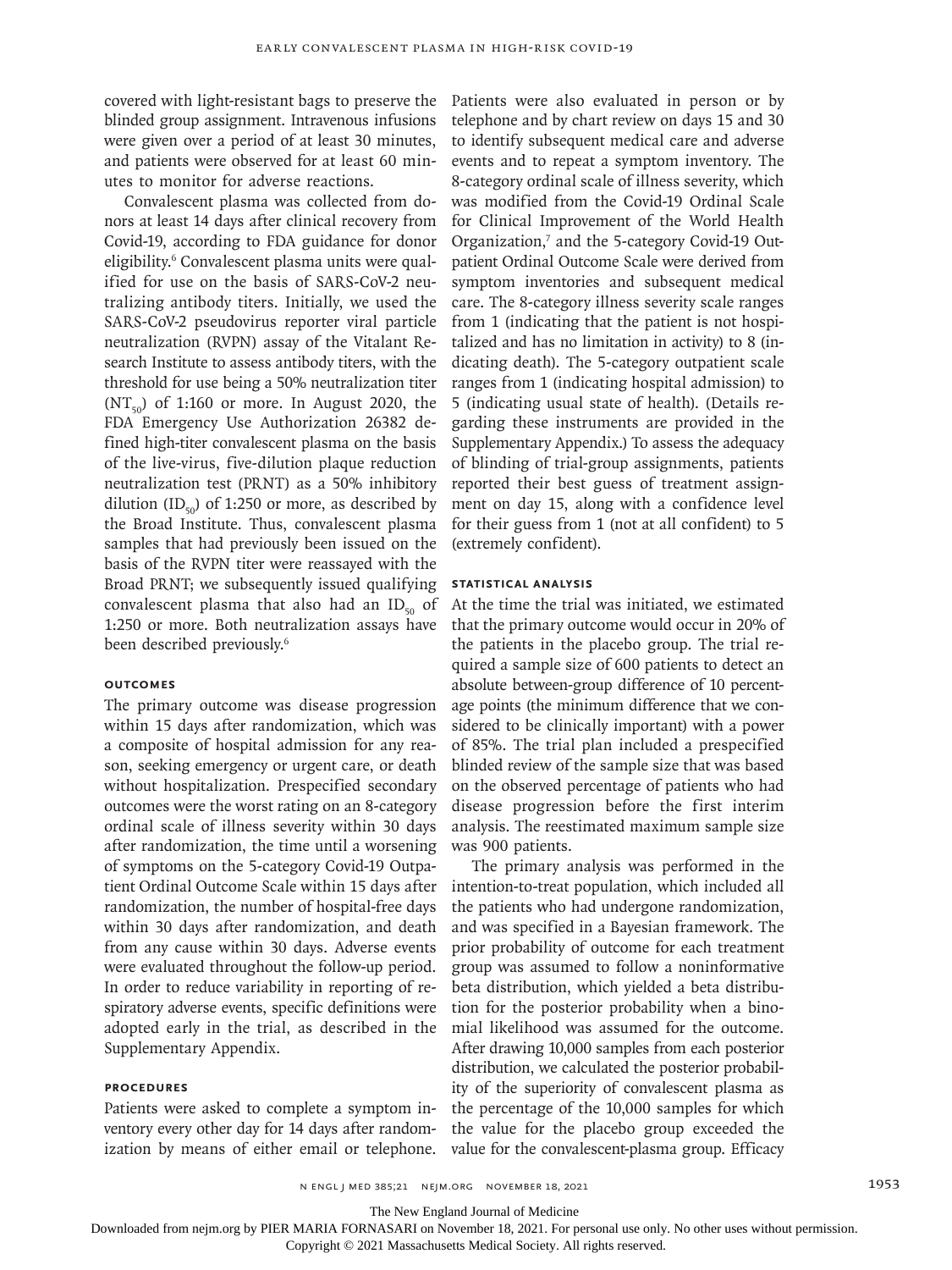was defined as a posterior probability of 0.975 or more that the proportion of patients with outcome events was higher in the placebo group.

Three interim analyses were planned for a determination of overwhelming efficacy or futility after 33%, 50%, and 75% of the patients had completed the primary follow-up. A posterior probability of more than 0.999 was considered to be evidence of the superiority of convalescent plasma; a value of less than 0.2 for the predictive probability of success (i.e., declaring the superiority of convalescent plasma with the maximum sample size) was considered to be evidence of futility.

We performed a sensitivity analysis of data obtained in the per-protocol population, which excluded patients who had not received the assigned trial product, had an identified eligibility violation, or met the primary outcome event before infusion initiation. Summary measures with 95% confidence intervals for the secondary efficacy outcomes included the Hodges–Lehmann estimate of the difference between the medians of the two distributions from the rank-sum test for the 8-category ordinal scale, the difference in means for hospital-free days, and a hazard ratio for the time until symptom worsening. Because of the small number of deaths, the risk difference with a 95% exact confidence interval is reported for death from any cause.

A secondary analysis examined the association of the primary outcome with trial-group assignment, after adjustment for age, sex, symptom duration, and trial site. A separate analysis examined the relationship between the neutralizing antibody titer of the donor convalescent plasma and the primary outcome in the group that received convalescent plasma.

Statistical analyses were performed with the use of R software, version 4.0.4, and SAS software, version 9.4 or higher (SAS Institute).

#### **RESULTS**

#### **Patients**

From August 2020 through February 2021, a total of 511 patients underwent randomization (257 to the convalescent-plasma group and 254 to the placebo group) (Fig. 1). The baseline features of the patients and their coexisting illnesses were similar in the two groups (Table 1). The median age of the patients was 54 (interquartile range, 41 to 62; simple range, 18 to 93); 54% of the patients were women.

On February 25, 2021, trial enrollment was halted after the second planned interim analysis of the primary outcome indicated that the a priori stopping threshold for futility had been reached on the basis of a posterior predictive probability of success of 0.042. The mean (±SD) time from symptom onset until enrollment was 3.7±2.1 days (median, 4 days). The dates and geographic sources of donation of convalescent plasma are provided in Table S1 in the Supplementary Appendix.

#### **Primary Outcome**

The composite outcome of disease progression occurred in 77 of 257 patients (30.0%) in the convalescent-plasma group and in 81 of 254 (31.9%) in the placebo group within 15 days after randomization (risk difference, 1.9 percentage points; 95% credible interval, −6.0 to 9.8; posterior probability of superiority, 0.68). Results were similar for individual components of the outcome, in the per-protocol analysis, and after adjustment for age, sex, symptom duration, and enrollment site (Table 2).

Although eligibility to participate in the trial required an intent to discharge patients home from the emergency department, 25 patients (19 in the convalescent-plasma group and 6 in the placebo group) were ultimately admitted to the hospital during the index visit. In a post hoc sensitivity analysis that excluded these patients, the posterior probability of superiority of convalescent plasma was 0.93 in the intention-to-treat population and 0.94 in the per-protocol population, with credible intervals for both the risk differences that included zero (indicating uncertainty about any between-group difference) (Table S2). In a post hoc analysis of subgroups according to demographic characteristics, the duration of symptoms before randomization, and eligibility risk factors, the incidence of the primary outcome within 15 days after randomization was also similar in the two groups (Fig. 2).

Of the units of convalescent plasma that were transfused, 96.4% had a SARS-CoV-2 neutralizing ID<sub>50</sub> of 1:250 or more. The median ID<sub>50</sub> was 641 (interquartile range, 468 to 1702). There was no association between the antibody titer and disease progression (Fig. S1).

## **Additional Analyses**

Within 30 days after randomization, death was reported in 5 patients (1.9%) in the convalescent-

The New England Journal of Medicine

Downloaded from nejm.org by PIER MARIA FORNASARI on November 18, 2021. For personal use only. No other uses without permission.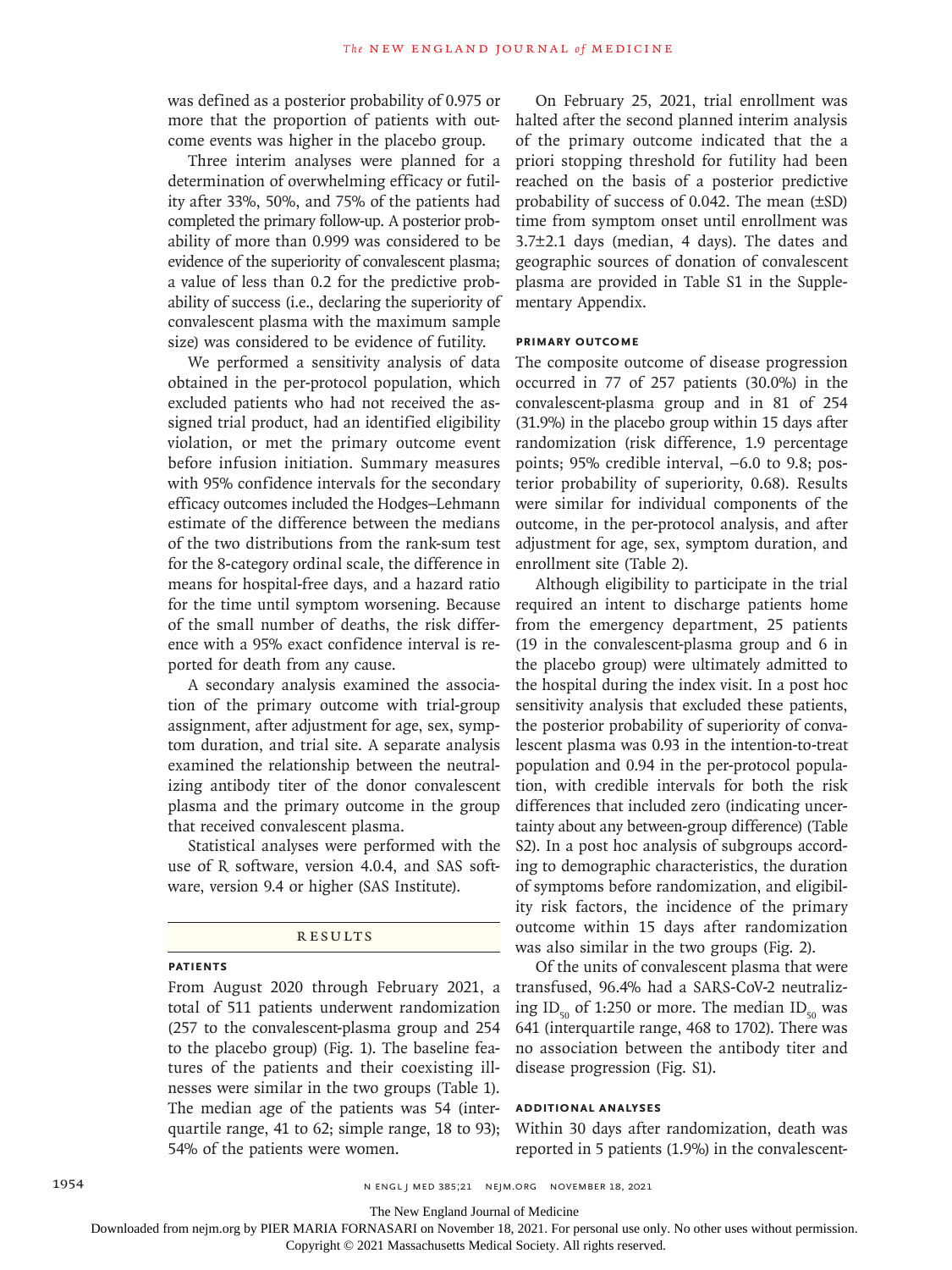

Patients who presented to the emergency department (ED) because they had symptoms of coronavirus disease 2019 (Covid-19) were assessed for eligibility. After evaluating the patients, ED personnel determined whether they were good candidates for outpatient management. Patients may have had more than one reason for exclusion from the trial. The intention-to-treat population included all the patients who had undergone randomization. The per-protocol population excluded patients who had undergone randomization but had not received the assigned trial product, had an identified eligibility violation, or had a disease-progression event before the initiation of treatment. In the placebo group, one of the patients who was excluded from the per-protocol analysis did not receive placebo and was later found not to have met the trial eligibility criteria.

plasma group and in 1 (0.4%) in the placebo embolism in 1 patient each in the convalescentgroup (risk difference, −1.6 percentage point; plasma group and pneumonia in the placebo exact 95% confidence interval [CI], −4.2 to 0.50); group; none of the deaths were considered to be causes of death were pneumonia (in 2 patients) related to a trial product (Table S3). The worst and hypoxia, respiratory failure, and pulmonary score on the 8-category illness severity scale

The New England Journal of Medicine

Downloaded from nejm.org by PIER MARIA FORNASARI on November 18, 2021. For personal use only. No other uses without permission.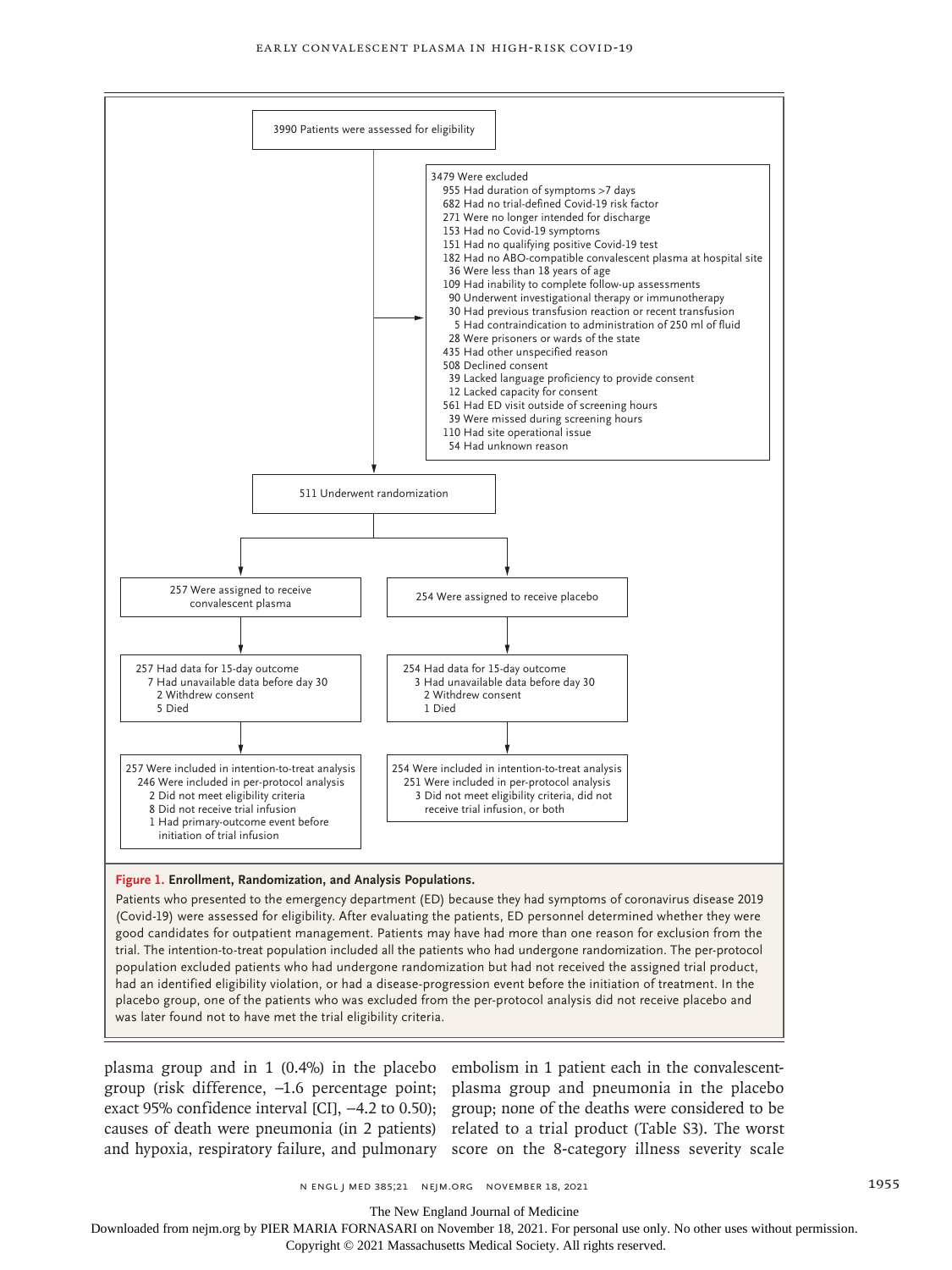| Table 1. Characteristics of the Patients at Baseline.*         |                                           |                        |  |  |  |  |
|----------------------------------------------------------------|-------------------------------------------|------------------------|--|--|--|--|
| Characteristic                                                 | <b>Convalescent Plasma</b><br>$(N = 257)$ | Placebo<br>$(N = 254)$ |  |  |  |  |
| Median age (IQR) - yr                                          | $54(42-62)$                               | $54(40-62)$            |  |  |  |  |
| Female sex - no. (%)                                           | 135(52.5)                                 | 139(54.7)              |  |  |  |  |
| Race - no. (%) <sup>+</sup>                                    |                                           |                        |  |  |  |  |
| Asian                                                          | 8(3.1)                                    | 10(3.9)                |  |  |  |  |
| <b>Black</b>                                                   | 49 (19.1)                                 | 54 (21.3)              |  |  |  |  |
| Other                                                          | 28 (10.9)                                 | 25(9.8)                |  |  |  |  |
| White                                                          | 172 (66.9)                                | 165(65.0)              |  |  |  |  |
| Ethnic group - no. (%) +                                       |                                           |                        |  |  |  |  |
| Hispanic or Latino                                             | 83 (32.3)                                 | 73 (28.7)              |  |  |  |  |
| Not Hispanic or Latino                                         | 170 (66.1)                                | 179 (70.5)             |  |  |  |  |
| Unknown                                                        | 4(1.6)                                    | 2(0.8)                 |  |  |  |  |
| Eligibility risk factor - no. (%)                              |                                           |                        |  |  |  |  |
| Age $\geq 50$ yr                                               | 155(60.3)                                 | 155 (61.0)             |  |  |  |  |
| Body-mass index ≥30;                                           | 152 (59.1)                                | 150(59.1)              |  |  |  |  |
| Hypertension                                                   | 105 (40.9)                                | 111(43.7)              |  |  |  |  |
| Current or former tobacco use                                  | 81 (31.5)                                 | 71 (28.0)              |  |  |  |  |
| Diabetes mellitus                                              | 76 (29.6)                                 | 66 (26.0)              |  |  |  |  |
| COPD or asthma                                                 | 56 (21.8)                                 | 68 (26.8)              |  |  |  |  |
| Coronary artery disease                                        | 28 (10.9)                                 | 23(9.1)                |  |  |  |  |
| Immunosuppression                                              | 33 (12.8)                                 | 17(6.7)                |  |  |  |  |
| Chronic lung disease                                           | 16(6.2)                                   | 15(5.9)                |  |  |  |  |
| Chronic kidney disease                                         | 16(6.2)                                   | 12(4.7)                |  |  |  |  |
| Congestive heart disease                                       | 9(3.5)                                    | 11(4.3)                |  |  |  |  |
| Currently pregnant                                             | 3(1.2)                                    | 3(1.2)                 |  |  |  |  |
| Organ transplant recipient                                     | 5(1.9)                                    | 0                      |  |  |  |  |
| Active cancer                                                  | 2(0.8)                                    | 2(0.8)                 |  |  |  |  |
| Sickle-cell disease                                            | 1(0.4)                                    | $\mathbf{0}$           |  |  |  |  |
| Number of eligibility risk factors - no. (%)                   |                                           |                        |  |  |  |  |
| 1                                                              | 51 (19.8)                                 | 66 (26.0)              |  |  |  |  |
| 2                                                              | 65 (25.3)                                 | 65 (25.6)              |  |  |  |  |
| $\geq$ 3                                                       | 141 (54.9)                                | 123 (48.4)             |  |  |  |  |
| Other coexisting illness - no. (%)                             |                                           |                        |  |  |  |  |
| Current or former alcohol abuse                                | 20(7.8)                                   | 16(6.3)                |  |  |  |  |
| Current or former drug abuse                                   | 18(7.0)                                   | 17(6.7)                |  |  |  |  |
| Thromboembolic disorder                                        | 15(5.8)                                   | 10(3.9)                |  |  |  |  |
| Liver disease                                                  | 12(4.7)                                   | 6(2.4)                 |  |  |  |  |
| Other hematologic disorder                                     | 9(3.5)                                    | 8(3.1)                 |  |  |  |  |
| Median symptom duration before randomization (IQR) - days      | $4(2-5)$                                  | $3(2-5)$               |  |  |  |  |
| Median interval between randomization and infusion (IQR) - min | $92(76 - 128)$                            | 69 (48-96)             |  |  |  |  |

\* COPD denotes chronic obstructive pulmonary disease, and IQR interquartile range.

† Race or ethnic group was reported by the patients or obtained from the medical record.

‡ The body-mass index is the weight in kilograms divided by the square of the height in meters.

The New England Journal of Medicine

Downloaded from nejm.org by PIER MARIA FORNASARI on November 18, 2021. For personal use only. No other uses without permission.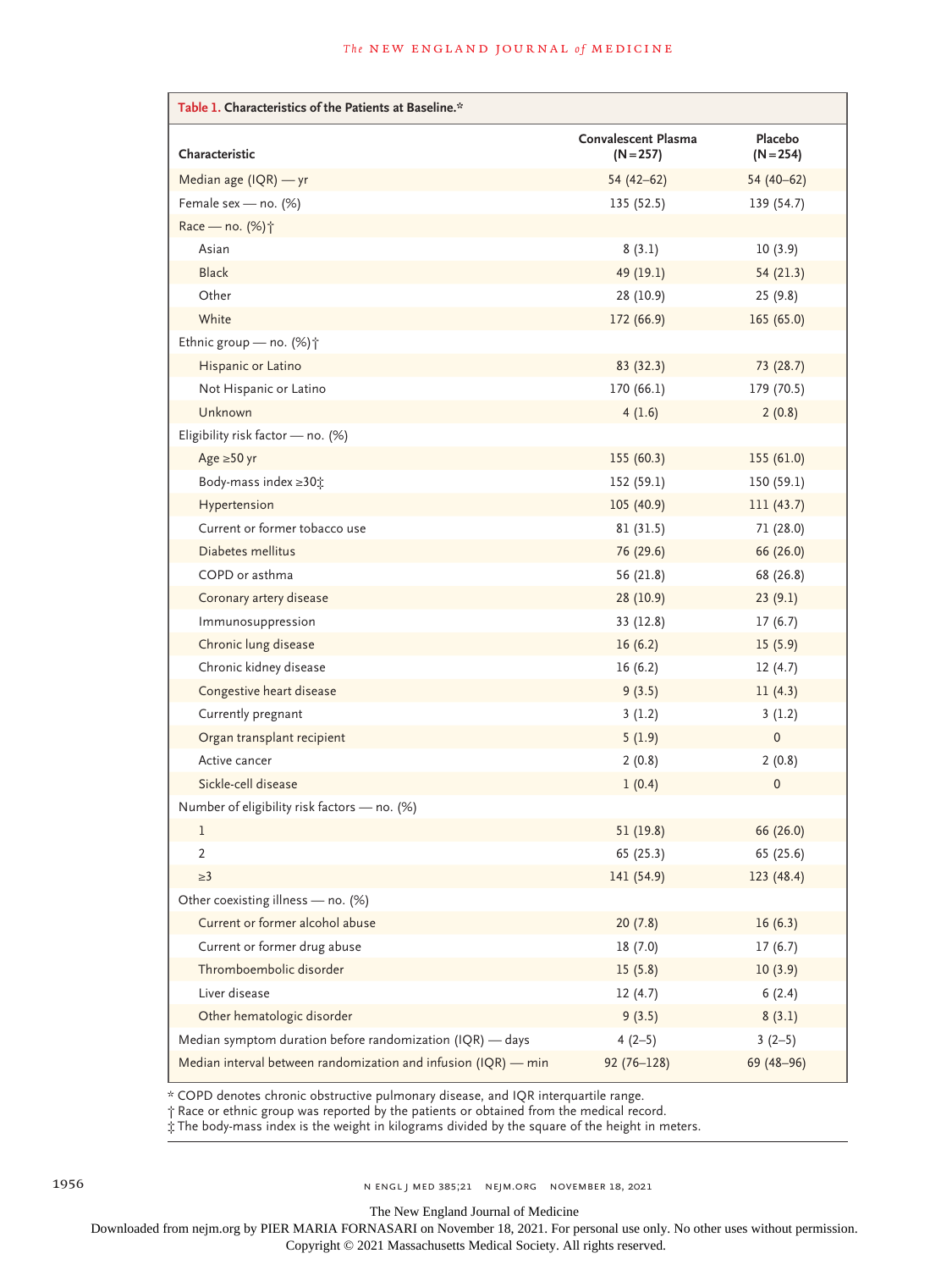| Table 2. Primary Composite Outcome of Disease                                                                                                                                                                                                                                                                                                                                                |                                     |                        | Progression within 15 Days after Randomization.*         |                                                                         |                                       |                        |                                                |                                                                         |
|----------------------------------------------------------------------------------------------------------------------------------------------------------------------------------------------------------------------------------------------------------------------------------------------------------------------------------------------------------------------------------------------|-------------------------------------|------------------------|----------------------------------------------------------|-------------------------------------------------------------------------|---------------------------------------|------------------------|------------------------------------------------|-------------------------------------------------------------------------|
| Outcome                                                                                                                                                                                                                                                                                                                                                                                      |                                     |                        | Intention-to-Treat Population<br>$(N = 511)$             |                                                                         |                                       |                        | Per-Protocol Population<br>$(N = 497)$         |                                                                         |
|                                                                                                                                                                                                                                                                                                                                                                                              | Convalescent<br>$N = 257$<br>Plasma | $(N = 254)$<br>Placebo | Risk Difference<br>(95% Credible<br>Interval) $\ddot{x}$ | Superiority of<br>Probability of<br>Convalescent<br>Posterior<br>Plasma | Convalescent<br>$(N = 246)$<br>Plasma | $(N = 251)$<br>Placebo | Risk Difference<br>(95% Credible<br>lnterval)‡ | Probability of<br>Superiority of<br>Convalescent<br>Posterior<br>Plasma |
|                                                                                                                                                                                                                                                                                                                                                                                              |                                     |                        | percentage<br>points                                     |                                                                         |                                       |                        | percentage<br>points                           |                                                                         |
| Patients with a disease-progression event<br>$-$ no. $(%)$                                                                                                                                                                                                                                                                                                                                   | (30.0)                              | 81 (31.9)              | $(-6.0 to 9.8)$<br>1.9                                   | 0.68                                                                    | 71 (28.9)                             | 80 (31.9)              | $(-4.9 \text{ to } 10.8)$<br>3.0               | 0.76                                                                    |
| Hospital admission for any reason                                                                                                                                                                                                                                                                                                                                                            | (19.8)                              | 56 (22.0)              |                                                          |                                                                         | 47 (19.1)                             | 55 (21.9)              |                                                |                                                                         |
| Seeking emergency or urgent care                                                                                                                                                                                                                                                                                                                                                             | 25(9.7)                             | 25 (9.8)               |                                                          |                                                                         | 24 (9.8)                              | 25 (10.0)              |                                                |                                                                         |
| Death without hospitalization                                                                                                                                                                                                                                                                                                                                                                | 1(0.4)                              | 0                      |                                                          |                                                                         |                                       |                        |                                                |                                                                         |
| * The primary outcome was disease progression within 15 days, which was a composite of hospital admission for any reason, seeking emergency or urgent care, or death without hospi-<br>t The per-protocol population included all the patients who had undergone randomization after the exclusion of those who did not receive the assigned trial product, had an identified<br>talization. |                                     |                        |                                                          |                                                                         |                                       |                        |                                                |                                                                         |

eligibility violation, or had a disease-progression event before the initiation of treatment.<br>The risk difference is for the placebo group minus the convalescent-plasma group. In the intention-to-treat population, the risk  $\ddagger$  The risk difference is for the placebo group minus the convalescent-plasma group. In the intention-to-treat population, the risk difference after adjustment for age, sex, symptom duration, and enrollment site was 2.2 percentage points (95% confidence interval, −5.9 to 10.4). eligibility violation, or had a disease-progression event before the initiation of treatment.

within 30 days after randomization was similar in the two groups (Fig. 3). The mean number of hospital-free days during the trial period was 28.3 in the convalescent-plasma group and 28.6 in the placebo group (mean difference, 0.3; 95% CI, −0.4 to 1.1) (Fig. S2). Within the 15 days after randomization, 107 of 257 patients (41.6%) in the convalescent-plasma group and 116 of 254 patients (45.7%) in the placebo group had worsening of symptoms based on the 5-category outpatient scale. The time until worsening of symptoms was similar in the two groups (hazard ratio, 0.90; 95% CI, 0.69 to 1.17).

Adverse events occurred with similar frequency in the two groups except for dyspnea, which occurred more often in the placebo group, and infusion-related reactions, which occurred more often in the convalescent-plasma group (Fig. S4 and Table S4). Three patients in the convalescentplasma group had serious infusion reactions resulting in the administration of glucocorticoids or epinephrine or admission to the hospital. Patients' best guesses of which treatment they received were collected on day 15 from 87.5% of the patients, who more often concluded that they had been assigned to receive convalescent plasma (73% in the convalescent-plasma group and 60% in the placebo group). Of these patients, 180 of 447 patients (40.3%) reported being extremely or considerably confident in their guess; of these patients, 62.2% were accurate.

# Discussion

In our trial, high-risk patients who presented to the emergency department within 7 days after the onset of Covid-19 symptoms and were treated with convalescent plasma containing high titers of neutralizing antibodies against SARS-CoV-2 did not have a lower incidence of disease progression than those who received placebo. The receipt of convalescent plasma also did not influence clinically important secondary outcomes. The rationale for administering convalescent plasma is to increase levels of neutralizing antibodies in the recipient, and this is most likely to be effective before the development of the patient's own antibody response. Since we tested the administration of convalescent plasma during the first 7 days after symptom onset, antibody levels were still increasing in most patients infected with SARS-CoV-2. 8

n engl j med 385;21 nejm.org November 18, 2021 1957

The New England Journal of Medicine

Downloaded from nejm.org by PIER MARIA FORNASARI on November 18, 2021. For personal use only. No other uses without permission.

Copyright © 2021 Massachusetts Medical Society. All rights reserved.

‡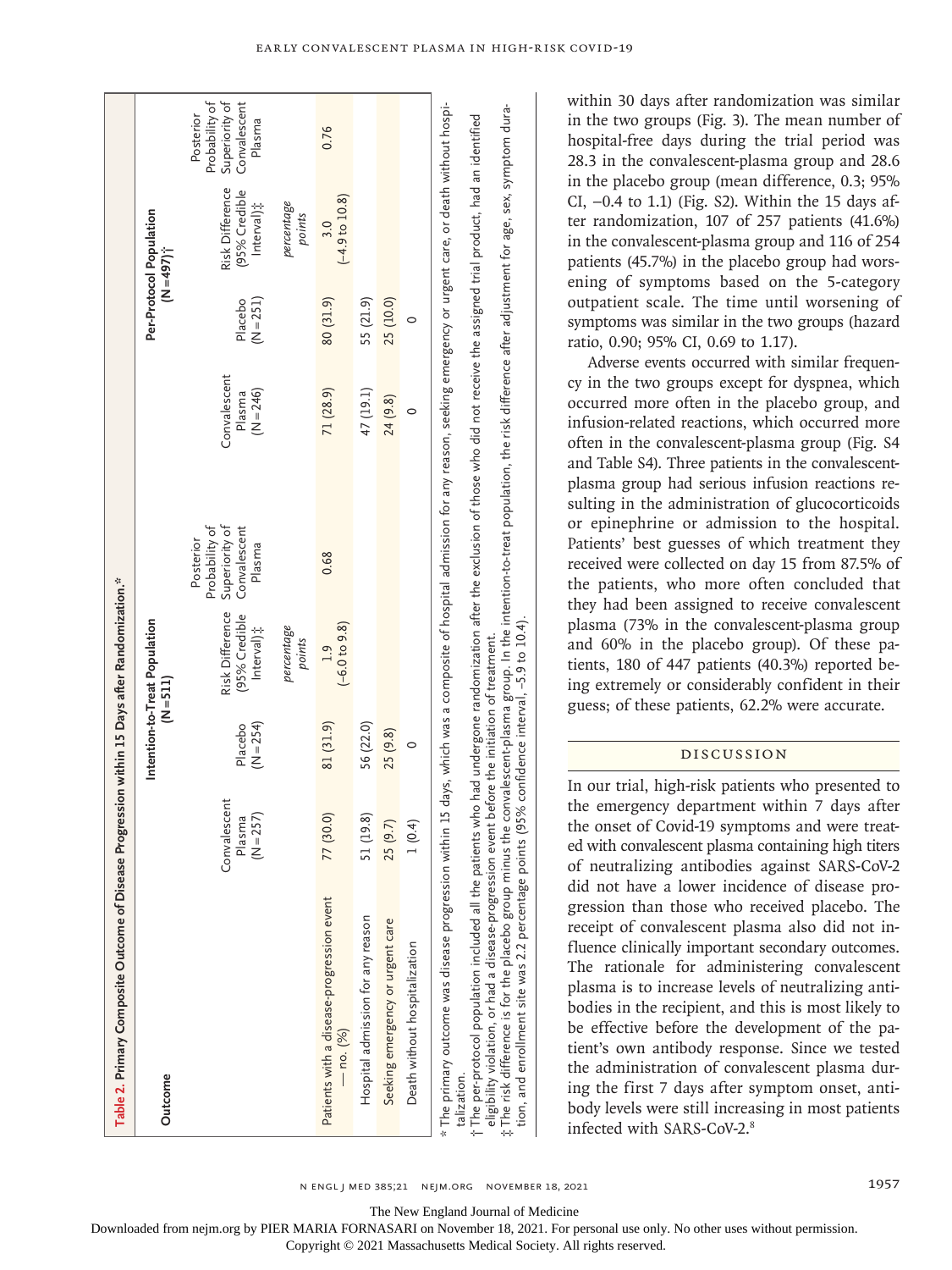| Subgroup                             | No. of Patients | Risk Difference (95% Credible Interval)                    |                               |
|--------------------------------------|-----------------|------------------------------------------------------------|-------------------------------|
| Sex                                  |                 |                                                            |                               |
| Male                                 | 237             |                                                            | $0$ (-0.12 to 0.12)           |
| Female                               | 274             |                                                            | $0.04$ (-0.06 to 0.15)        |
| Race                                 |                 |                                                            |                               |
| <b>Black</b>                         | 103             |                                                            | $-0.03$ $(-0.21$ to $0.15)$   |
| White                                | 337             |                                                            | $0.01$ (-0.09 to 0.10)        |
| Other                                | 71              |                                                            | $0.14$ (-0.07 to 0.35)        |
| Ethnic group                         |                 |                                                            |                               |
| Hispanic or Latino                   | 156             |                                                            | $0.04$ (-0.10 to 0.18)        |
| Not Hispanic or Latino               | 349             |                                                            | $0.01$ (-0.09 to 0.10)        |
| Enrolled ≤3 days after symptom onset |                 |                                                            |                               |
| Yes                                  | 246             |                                                            | $-0.01$ ( $-0.12$ to 0.10)    |
| <b>No</b>                            | 265             |                                                            | $0.05$ (-0.06 to 0.16)        |
| Age $\geq 50$ yr                     |                 |                                                            |                               |
| Yes                                  | 310             |                                                            | $0.04$ (-0.06 to 0.14)        |
| No                                   | 201             |                                                            | $-0.01$ $(-0.14$ to $0.11)$   |
| Hypertension                         |                 |                                                            |                               |
| Yes                                  | 216             |                                                            | $-0.02$ ( $-0.15$ to $0.11$ ) |
| <b>No</b>                            | 295             |                                                            | $0.04$ (-0.06 to 0.14)        |
| Type 2 diabetes                      |                 |                                                            |                               |
| Yes                                  | 136             |                                                            | $0.10$ (-0.06 to 0.26)        |
| No                                   | 375             |                                                            | $-0.01$ ( $-0.10$ to 0.09)    |
| COPD or asthma                       |                 |                                                            |                               |
| Yes                                  | 124             |                                                            | $0.05$ (-0.11 to 0.21)        |
| <b>No</b>                            | 387             |                                                            | $0.01$ (-0.08 to 0.10)        |
| Immunosuppression                    |                 |                                                            |                               |
| Yes                                  | 50              |                                                            | $-0.06$ $(-0.32$ to 0.21)     |
| No                                   | 461             |                                                            | $0.03$ (-0.05 to 0.12)        |
| $BMI \geq 30$                        |                 |                                                            |                               |
| Yes                                  | 302             |                                                            | $0.02$ (-0.08 to 0.13)        |
| <b>No</b>                            | 209             |                                                            | $0.01$ (-0.11 to 0.14)        |
| Current or past smoker               |                 |                                                            |                               |
| Yes                                  | 152             |                                                            | $0.06$ (-0.10 to 0.21)        |
| No                                   | 359             |                                                            | $0.01$ (-0.08 to 0.10)        |
| Eligibility risk factors             |                 |                                                            |                               |
| $\mathbf{1}$                         | 117             |                                                            | $0$ (-0.15 to 0.14)           |
| $\overline{2}$                       | 130             |                                                            | $0.01$ (-0.14 to 0.17)        |
| $\geq$ 3                             | 264             |                                                            | $0.05$ (-0.07 to 0.16)        |
|                                      |                 |                                                            |                               |
|                                      | $-0.3$          | 0.2<br>$-0.2$<br>$-0.1$<br>0.1<br>0.0<br>0.3               |                               |
|                                      |                 | <b>Placebo Better</b><br><b>Convalescent Plasma Better</b> |                               |

#### **Figure 2. Primary Outcome, According to Subgroup.**

Shown are data from the post hoc subgroup analysis comparing the primary outcome of disease-progression events at 15 days in the intention-to-treat population between the patients in the convalescent-plasma group and those in the placebo group. Data are shown as the absolute risk difference and 95% credible interval, as calculated by Bayesian analysis; these data have been carried to 2 decimal places to clarify small differences between groups. The body-mass index (BMI) is the weight in kilograms divided by the square of the height in meters. COPD denotes chronic obstructive pulmonary disease.

Most data on convalescent plasma for Covid-19 come from case series or uncontrolled cohort studies.<sup>9</sup> In a large observational study involving hospitalized patients with Covid-19, in a subgroup of patients who were not undergoing mechanical ventilation, the absolute risk of death

plasma than among those who received a lowtiter infusion.10 This finding led the FDA to authorize the use of high-titer Covid-19 convalescent plasma for the treatment of hospitalized patients.

was 7 percentage points lower among those who randomized, controlled trials involving hospitalreceived a high-titer infusion of convalescent ized patients that showed no improvement in Our results are similar to those from three

1958 **n engl j med 385;21 n engl j med 385;21 n** engl j med 385;21 n engl n engl data is a 2021

The New England Journal of Medicine

Downloaded from nejm.org by PIER MARIA FORNASARI on November 18, 2021. For personal use only. No other uses without permission.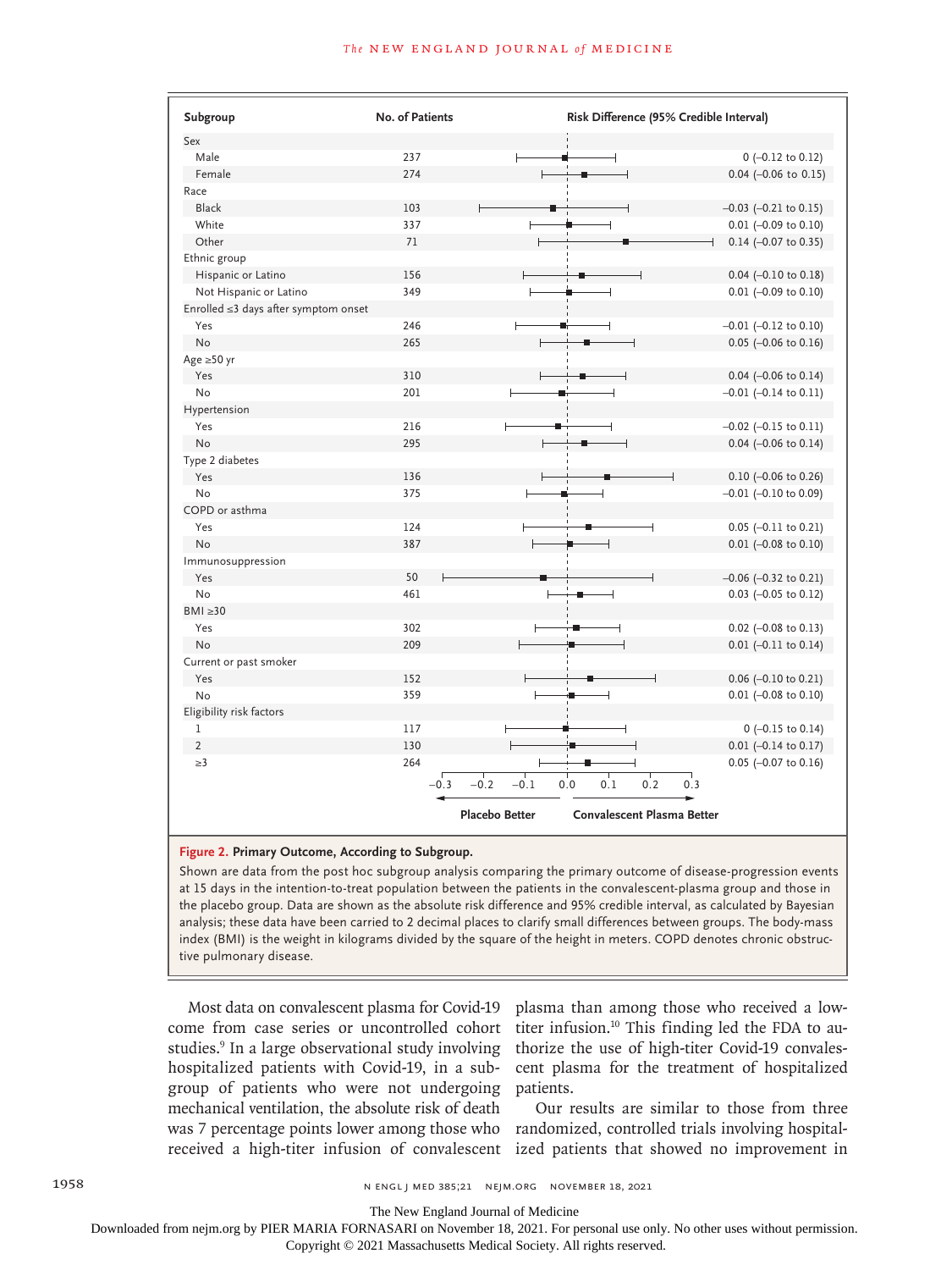

clinical outcome in those who received convalescent plasma.3,4,11 A recent systematic review of published and preprint trials involving patients with Covid-19 did not identify any benefit from convalescent plasma on clinical outcomes.12 Our results differ from the findings of a randomized, controlled trial involving 160 older outpatients with mild symptoms in Argentina, in which patients received high-titer convalescent plasma or placebo within 72 hours after the onset of symptoms. Among these patients, the risk of severe respiratory disease was 15 percentage points lower in the convalescent-plasma group than in the placebo group.<sup>5</sup> Patients in that trial were older than those in our trial (mean age, 77.2 years vs. 51.6 years), convalescent plasma was administered earlier (median time from symptom onset, 39.6 hours vs. 4 days), and different titers and assays were used in the screening of donor convalescent plasma.

The lack of efficacy of convalescent plasma in our trial could have resulted from insufficient doses of plasma or titers of neutralizing antibodies, the timing of administration, the selection of patients, or the presence of potentially harmful components in the convalescent plasma that was administered. To avoid subjectivity and given the uncertainty about the possible manifestations of disease progression at the time the trial was designed, the primary outcome included all emergency or urgent care visits, hospitalizations, or deaths without hospitalization. Because the primary outcome was not adjudicated, some treatment failures may have resulted from conditions other than the progression of Covid-19. However, we did not observe differences between groups in the progression of respiratory symptoms or respiratory failure on the 8-category Covid-19 ordinal outcome scale. Our data do not directly address whether passive immunization with monoclonal antibodies would have had different effects on clinically important outcomes.

Convalescent plasma may still play a role if it is administered before the development of native antibodies. The treatment may also be efficacious in preventing symptomatic Covid-19 after exposure. This trial was designed to detect an absolute risk difference of 10 percentage points in disease progression. However, we cannot exclude smaller effect sizes with less clinical importance. Data regarding viral genotypes were not collected during this trial, and new variants

The New England Journal of Medicine

Downloaded from nejm.org by PIER MARIA FORNASARI on November 18, 2021. For personal use only. No other uses without permission.